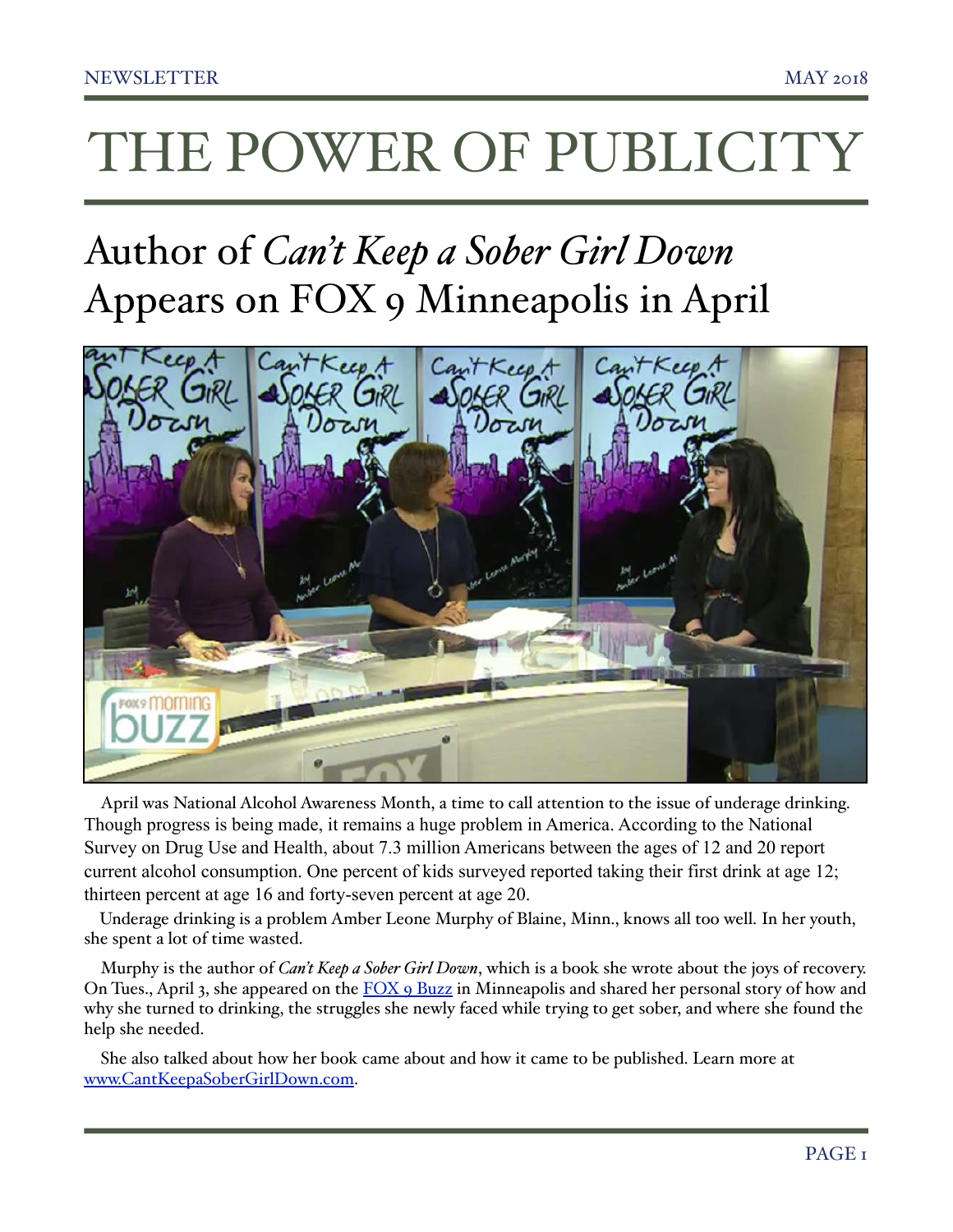# Book Sharing the Secret to Bipolar Wellness Featured on National Radio Shows in April



 Michael Rose, author of *Bipolar Welness: How to Recover fom Bipolar Ilness*, was interviewed on WVOX-AM in New York on April 11. During the interview, he shared intimate details about his personal journey from bipolar illness to bipolar wellness.

 Rose was diagnosed with Bipolar Disorder, a brain disorder that causes unusual shifts in mood, energy, activity levels, and the ability to carry out day-to-day tasks, when he was just 19. Since then, he has learned to manage the disease, and recently completed work on a book that shares his secrets with others. The book, which includes 20 recovery-oriented chapters that provide a

complete program of recovery, was officially launched on World Bipolar Day (March 30, 2018).

 RMA Publicity set up a national radio tour to coincide with the launch. On Mar. 30, Rose was interviewed on WINT-[AM in Cleveland,](http://www.rmapublicity.com/images/stories/Audio/Bipolar%20Wellness%20-%20WINT%20Radio,%20Cleveland%20-%20April%202,%202018.mp3)  [Ohio,](http://www.rmapublicity.com/images/stories/Audio/Bipolar%20Wellness%20-%20WINT%20Radio,%20Cleveland%20-%20April%202,%202018.mp3) WELD-AM/FM in Washington, D.C. and WHUD-FM in New York. On Mar. 28,



Rose was on WRKO-[AM in Boston.](http://www.rmapublicity.com/images/stories/Audio/Bipolar%20Wellness%20-%20WRKO%20Radio,%20Boston%20-%20March%2028,%202018.mp3) On Mar. 29, he was on WAMV-AM in Roanoke, Va.and WTKF-[FM in Charlotte, N.C.](http://www.rmapublicity.com/images/stories/Audio/Bipolar%20Wellness%20-%20WTKF%20Radio,%20Charlotte%20-%20%20March%2030,%202018.mp3)

Learn more about this title at [www.BipolarWellnessBook.com.](http://www.bipolarwellnessbook.com)

#### Coming up in May...

May is Mental Health Awareness Month and Bruce Ario of Minneapolis, the author of *Help From Above, Push From Below, Fight for the Middle*, will discuss his personal experience with mental illness, and read from his latest book at the Barnes and Noble in Roseville (2100 N. Snelling Ave.) on Sat., May 5, 2018, beginning at 2 p.m.

The annual Walk for Animals takes place on Sat., May 5 at the Animal Humane Society in Golden Valley, Minn., and Team Stripes, led by Justin M. Anderson, author of *Saving Stripes: A Kitty's Story*, is participating.

Tom Glaser, author, *Ful Heart Living: Conversations with the Happiest People I Know*, will be interviewed on WTIP-Radio in Grand Marais, Minn., on Mon., May 7. On May 10, he will lead a happiness workshop at the Edina Senior Center.

The launch event for the posthumously published book, *The Music of the Soul Lives On: A Henry Mackaman Experience*, will be held on Mon., May 7 at the Arts & Literature Laboratory in Madison, Wisc.

The teen book publishing company Sigma's Bookshelf has two events in May. On Tues., May 8, company co-founder Rachel M. Anderson will appear at Albert Lea Middle School in Albert Lea, Minn., to lead the workshop, "Empowering Teen Writers to Become Published Authors," and on Sat., May 12, Rachel and her son, teen author Justin M. Anderson, will participate in a panel discussion and have a table at Teen Lit Con, which takes place at Chaska High School in Chaska, Minn.

TeamWomenMN will hold its annual leadership workshop on Fri., May 12 at the Radisson Blu Hotel in Bloomington, Minn.

Carolyn Porter, author, *Marcel's Letters: A Font and the Search for One Man's Fate*, will sign books at the Galleria Barnes and Noble in Edina, Minn., on Sat., May 12.

Annie Meehan, author, *Be the Exception: 7 Steps to Transformation*, will appear on KARE TV's 4 p.m. newscast on Fri., May 18.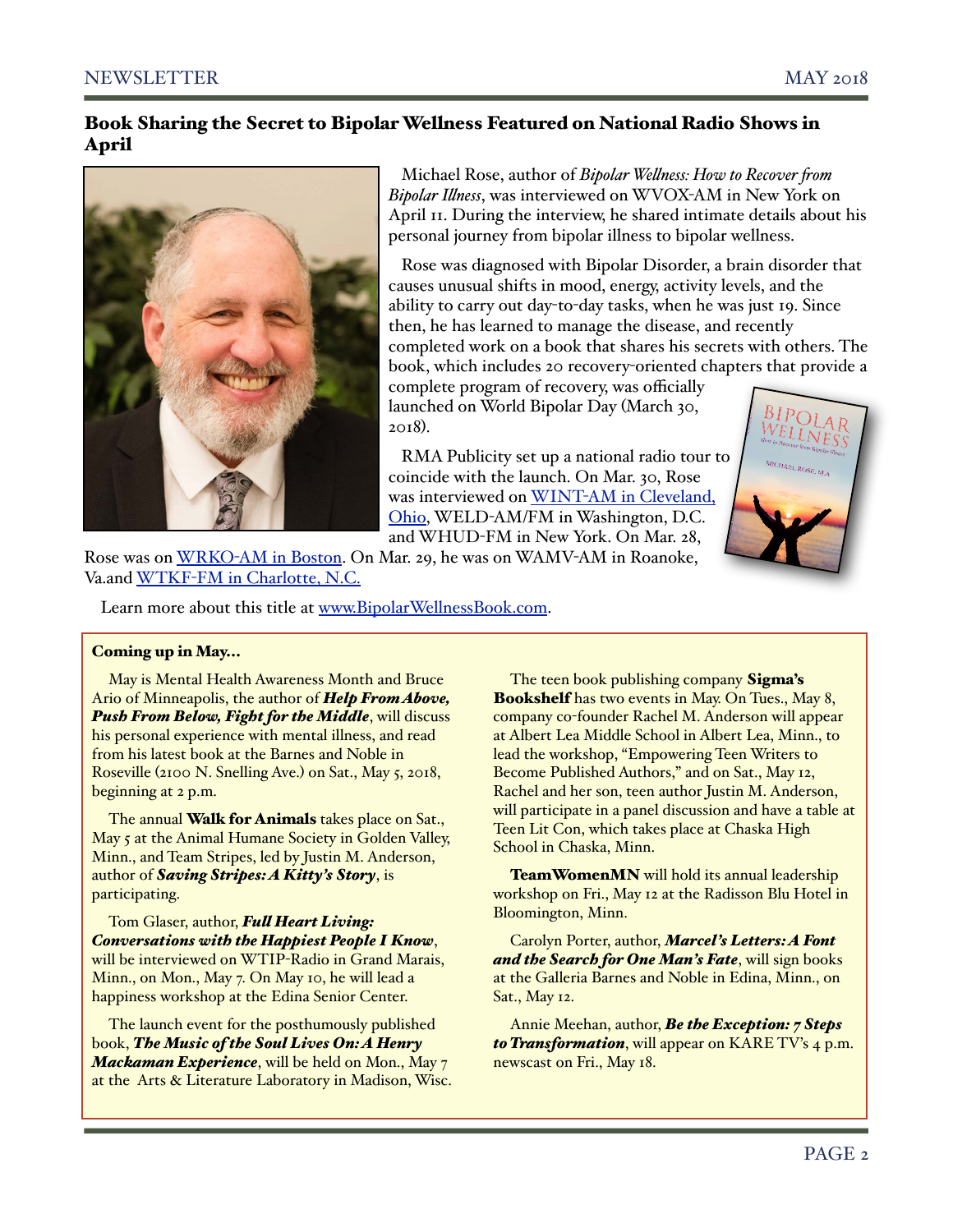# St. Paul's Addendum Books Hosts Launch Party for *Owen & Eleanor Move In*

The launch party for Beaming Books' debut chapter book, *Owen and Eleanor Move In*, took place on April 7 at Addendum Books in St. Paul. The event featured a reading and signing by author H.M. Bouwman, otherwise known as Heather.

The story follows two unlikely friends who bond over the challenges of their families moving into the same duplex. Owen, an introspective seven-year-old, joins forces with his downstairs neighbor, Eleanor, a gregarious eight-year-old.

The duo exhibits Christian values and learns



important life lessons

through common childhood experiences. *The Owen and Eleanor* series will follow two kids from two different Christian families as they navigate the ups and downs of childhood.

Beaming Books used to be known as Sparkhouse Family. For more information, go to [www.BeamingBooks.com.](http://www.BeamingBooks.com)



# Marilyn Jax's Latest Mystery Wins Silver at the Benjamin Franklin Awards



 Congratulations to Minnesota mystery writer Marilyn Jax for her Silver award win in the Benjamin Franklin awards!

 Winners were announced in early April, and there is a story about her achievement in the [Lakeshore Weekly newspaper.](http://www.swnewsmedia.com/lakeshore_weekly/news/local/minnetonka-author-wins-benjamin-franklin-book-award/article_8cda7e43-545b-5811-997c-6b143c32ef50.html) The award

recognition is for her latest mystery, *The Ploy*, which is set in South Florida. After her best friend dies in a horrific car crash in Miami, private investigator Claire Caswell refuses to



believe the police findings that driver error was to blame. She is convinced that what happened to Charlotte was no accident. So, she and her longtime partner, Gaston "Guy" Lombard, set out on a painstaking investigation with only a hunch to go on and some seemingly random clues found at the crash scene.

 Learn more about *The Ploy* and Marilyn Jax's other titles at [www.MarilynJax.com.](http://www.marilynjax.com)

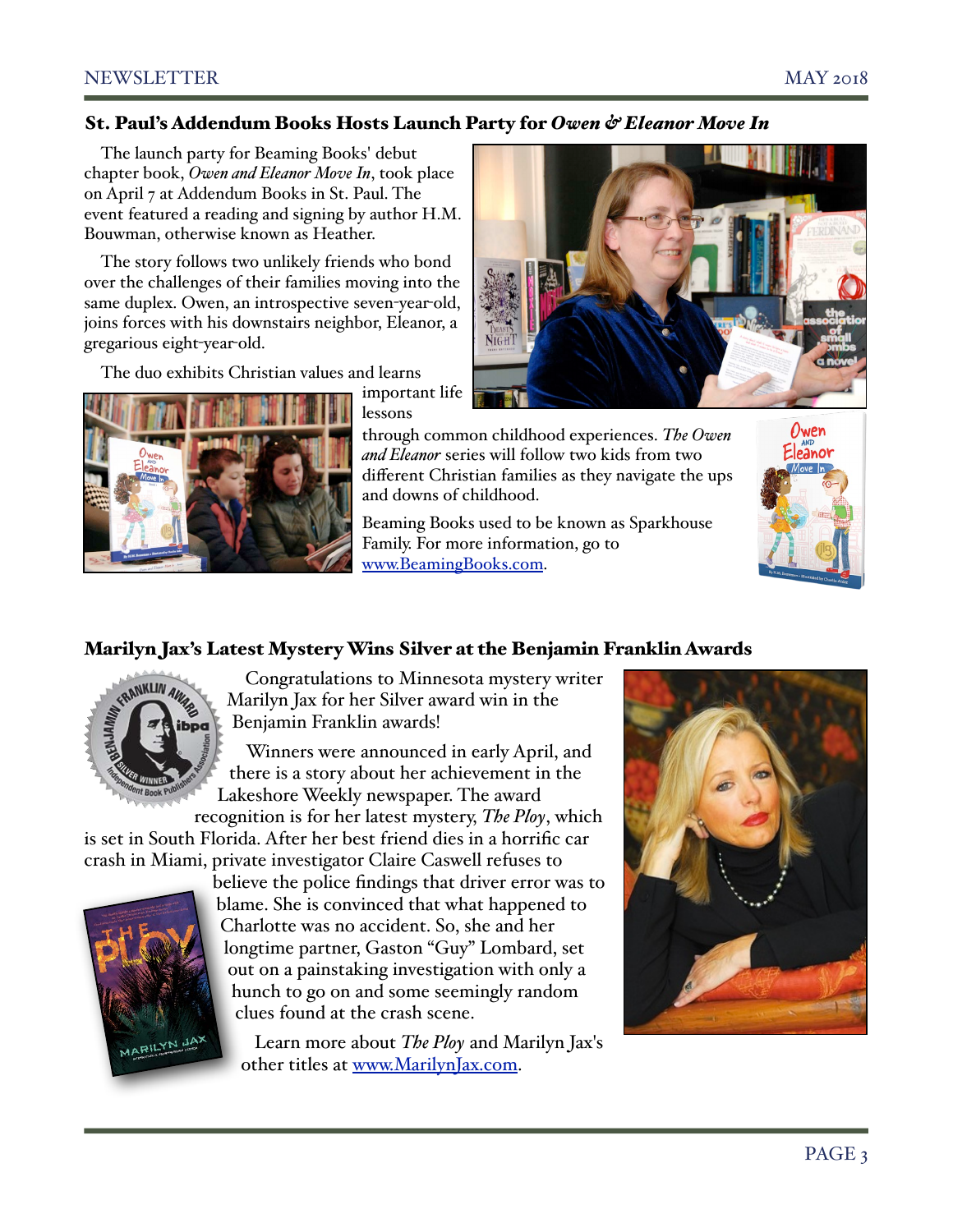# Teen Author Justin M. Anderson Sells Books at the Gopher State Cat Club's Annual Cat Show



 Teen author Justin M. Anderson's vendor table was a popular stop at The Gopher State Cat Club's annual championship and cat show the weekend of April 28 and 29. The event took place at the Hopkins Pavilion in Hopkins, Minn. Justin had a great time sharing his story with show participants and spectators from the public.

 Thank you to everyone who bought a book, and made donations to his cause, which is supporting [S.O.S. Rescue Relief, Inc.,](https://www.theadoptapetshop.org/) a Plymouth, Minn., nonprofit whose mission is to prevent euthanasia in adoptable animals. The organization receives 100 percent of the proceeds from the sales of Anderson's first book, which has now sold more than 300 copies.

 *Saving Stripes: A Kitty's Story*, is the true story of a cat family rescue told from the perspective of the orange tabby Justin found and adopted in the summer of 2014. The book sells for \$10. Here is a link to the book's sales page on **Amazon.com.** 

# Sigma's Bookshelf Continues School Visits in April

The 10th school visit of the year for my son's teen publishing company, Sigma's Bookshelf, took place on April 5 at Nevis High School in the Northern Minnesota town of Nevis. During the event, "Empowering Teen Writers to Become Published Authors," Justin shared the story of how the company came to be while I offered an introduction to how the publishing industry works.

Earlier this year, presentations were done at Marshall Public Schools in Marshall, La Crescent - Hoka Schools in La Crescent, Creative Arts High School in St. Paul, Southwest Middle School in Albert Lea, Armstrong High School in Plymouth, Dassel-Cokato Middle School in Dassel, Hopkins North Jr. High in Hopkins, South



View Middle School in Edina, and Maple Grove Middle School in Maple Grove.

If your school would like to schedule a visit as well, please send a request to [info@sigmasbookshelf.com.](mailto:info@sigmasbookshelf.com?subject=request%20for%20a%20Sigma)

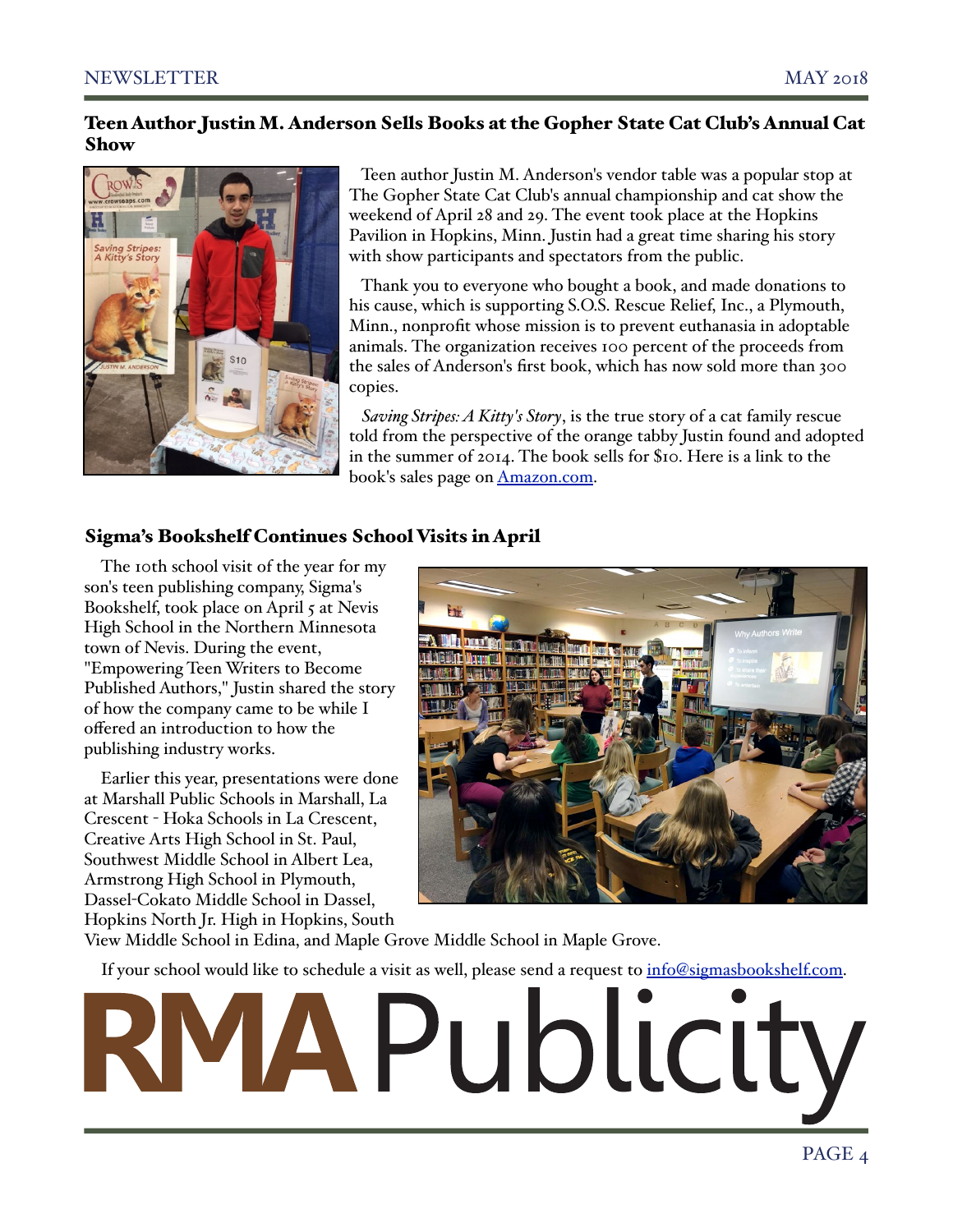# Why Now is the Time to Start Planning for the Holiday Season

#### By Rachel M. Anderson, Publicist, [RMA Publicity](http://www.rmapublicity.com)

Summer hasn't even started yet, but if you want to sell a significant number of books over the holiday season, now is the time to start thinking about how you're going to do it. Just having a book and website doesn't guarantee



you'll be rolling in sales come November and December. You have to work for them; and no, offering free shipping and some snowflake animation on your website isn't going to cut it. You need to give people a good reason to buy your book rather than someone else's.

Here are some things you can start working on now to improve your chances of having a successful holiday season.

#### 1) Start planning your promotions

The key to success during the holiday season is being conscious of shoppers' motivations. At a time of year when they will be spending a lot of money, people want their hard earned cash to go as far as possible. So, they will be on the lookout for discounts and deals. Some popular holiday promotions involving books include the following: offering discounts off the purchase price; including an added bonus with the book, such as a copy of another book you've written; including a stuffed animal with a children's book; including ingredients with a book of recipes; and including extras such as movie tickets or a restaurant discount card with a romance or novel about relationships.

#### 2) When to Start Discounting and offering deals

So when should you start discounting and offering special holiday deals? My recommendation is to start giving it a try a few weeks before shopping season begins so you can get ahead of the competition. Sometime in early October would probably be good. After all, these days the holiday season seems to kick off on or around Halloween.

You can begin the campaign by posting your promotions on your website and simultaneously promoting them online through social media, online ads and e-mail marketing. If you want to give discounts a try, early on maybe you start with a 10 percent discount, then if you don't get a lot of sales, bump it up to 20 percent. If that still doesn't work, try adding language that says the deal will only be available for a limited time. That is often all it takes to get someone who was considering making a purchase, but hasn't done so yet, to jump on it.

3) How often to send out promotions

How often should you send out promotions? More often than you think. During the holiday season, people get so busy they will often delete emails they don't have time to deal with, and yours may end up on the cutting room floor before it's even opened. Like with a lot of things, it's a numbers game. The more often you send out emails, the more likely you are to get responses.

Also, remember, the holiday shopping season isn't just about Black Friday and the day before Christmas.

Here is a good list of holidays you can build promotions around during the 2018 holiday season:

Halloween: Oct. 31 Veteran's Day - Nov. 11 Thanksgiving - Nov. 22 Black Friday - Nov. 23 Cyber Monday - Nov. 26 Hanukkah begins - Dec. 2 Green Monday - Dec. 10 Free Shipping Day - Dec. 16 Christmas - Dec. 25 Boxing Day - Dec. 26 Kwanzaa begins - Dec. 26 New Year's Eve - Dec. 31

And just one promotion for each of the holidays probably isn't enough. Many businesses will send out promotional e-mails every day in the week